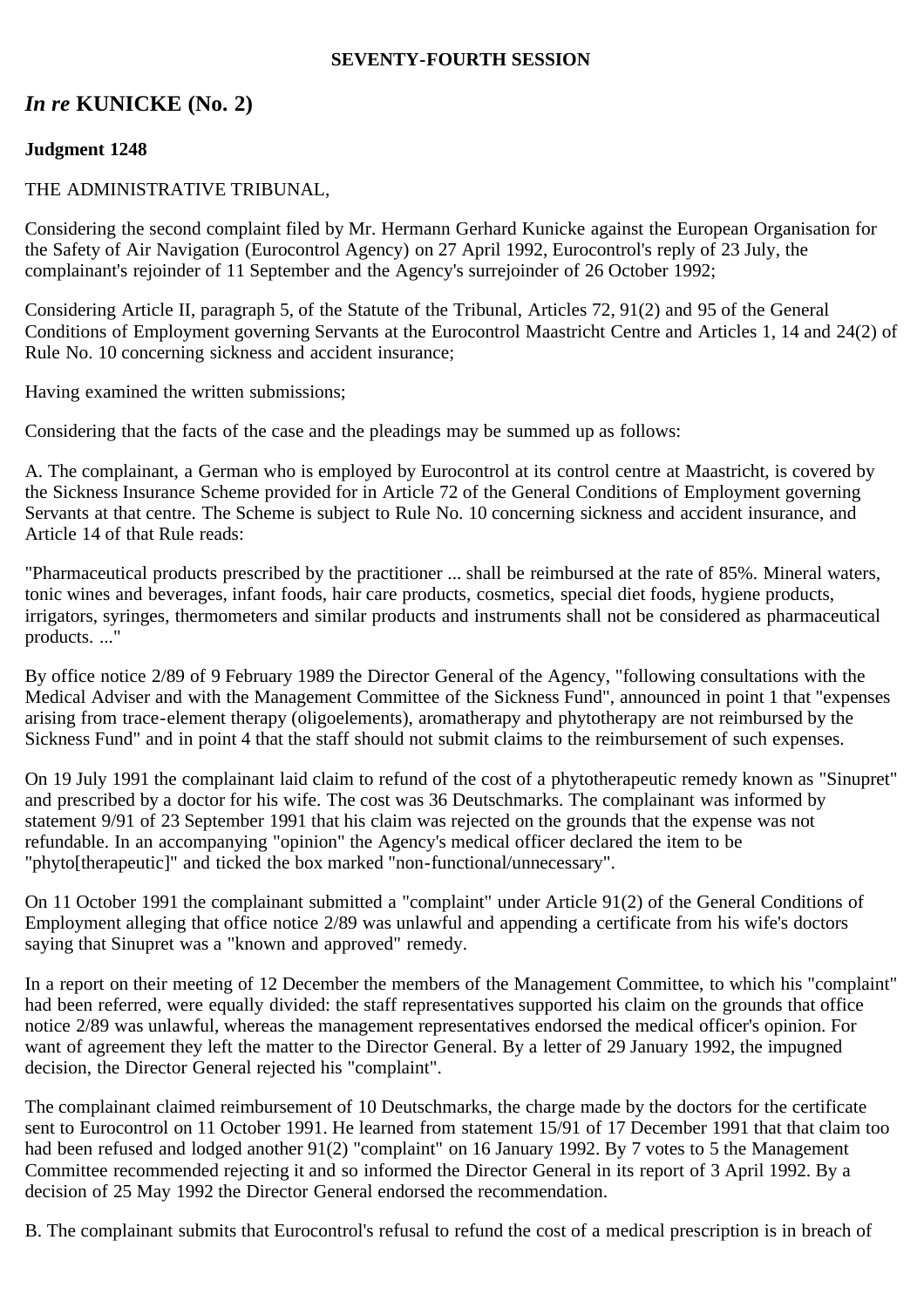Article 14 of Rule No. 10. Sinupret does not come within the list of non-refundable items in that article. By expedients like office notice 2/89 - which half of the Management Committee's members held to be "illegal" - Eurocontrol is making a mockery of medical practice by dubbing phytotherapeutic remedies "non-functional" and "unnecessary". Though it used to refund the cost of Sinupret it now throws out claims to the cost of phytotherapy altogether: does it expect staff members to tell their doctors what to prescribe?

The complainant asks the Tribunal to set aside the Director General's decision of 29 January 1992; order the refund, with interest, of the amount of the costs he incurred for the prescribed medicine and for the doctor's certificate; quash office notice 2/89 or, failing that, order that the reference to "phytotherapy" be struck out; and award him costs.

C. In its reply Eurocontrol submits that it may lawfully refuse to pay for treatment it considers "non-functional". Article 14 of Rule No. 10 does not confer entitlement to refund of the cost of any product a doctor may prescribe. As the complainant himself acknowledges, Sinupret is a phytotherapeutic remedy. It is therefore non-refundable under office notice 2/89.

In Judgment 1088 (in re Karran No. 2) the Tribunal held that Article 24(2) of Rule No. 10 empowered Eurocontrol to refuse to refund the cost of treatment which, after consulting the medical officer, it considered to be "nonfunctional, superfluous or unnecessary". In this case the Director General took due account of the medical officer's opinion, which rested on the lack of controlled clinical tests showing phytotherapy to be safe and effective. A doctor's certificate is no substitute for reliable clinical tests.

That the complainant may have been wrongly reimbursed in the past gives him no entitlement for the future. Nor were the views of the Management Committee's members binding on the Director General.

The complainant offers no arguments whatever in support of his claim to the cost of the doctor's certificate. Not being an expense that arose from illness, accident or confinement, it is not one the Scheme may reimburse under Article 1 of Rule No. 10.

D. In his rejoinder the complainant objects to the Agency's interpretation of several facts and contends that the matter at issue is medical, not administrative. Phytotherapy being less costly than orthodox drugs, the Scheme could well afford to pay for it. The Agency is wrong to rely on Judgment 1088, which was about organotherapy, a form of treatment irrelevant to this case. Following the criteria stated in Judgment 1148 (in re Scheu Nos. 1 and 2), the complainant produces statements by public health authorities and scientific reports that in his submission show Sinupret to be an effective licensed medicine. He presses all his claims save the one to refund of 10 Deutschmarks for the doctor's certificate.

E. In its surrejoinder Eurocontrol maintains that for the Scheme to reimburse the cost of any product recognised by the social security authorities of the country in which it is prescribed would set the Agency's own rules at nought and impair equal treatment of its staff. A classification which an outside body makes is not binding on Eurocontrol. Nor does a doctor's belief that Sinupret can help his patient afford sufficient grounds for reimbursement.

## CONSIDERATIONS:

1. A doctor having prescribed for the complainant's wife a product known as "Sinupret", he claimed reimbursement of the cost of it from the Sickness Insurance Scheme of Eurocontrol. The medical officer of the Organisation took the view that as a phytotherapeutic remedy the product was non-refundable under office notice 2/89 and that it was "non-functional" and "unnecessary" within the meaning of Article 24(2) of Rule No. 10 concerning sickness and accident insurance. The Scheme accordingly refused the claim. The complainant lodged an internal "complaint" against that refusal, the Director General rejected it on 29 January 1992, and that is the decision he now challenges.

2. The final decision of 29 January 1992 rests on the same grounds as were put forward for the original refusal of the complainant's claim. The text states:

"'Sinupret' comes under the category of phytotherapy; therefore it cannot be reimbursed pursuant to the provisions of Office Notice 2/89 dated 9.2.89".

It goes on to observe that the Scheme may also, after consulting the Medical Adviser, consider a product to be -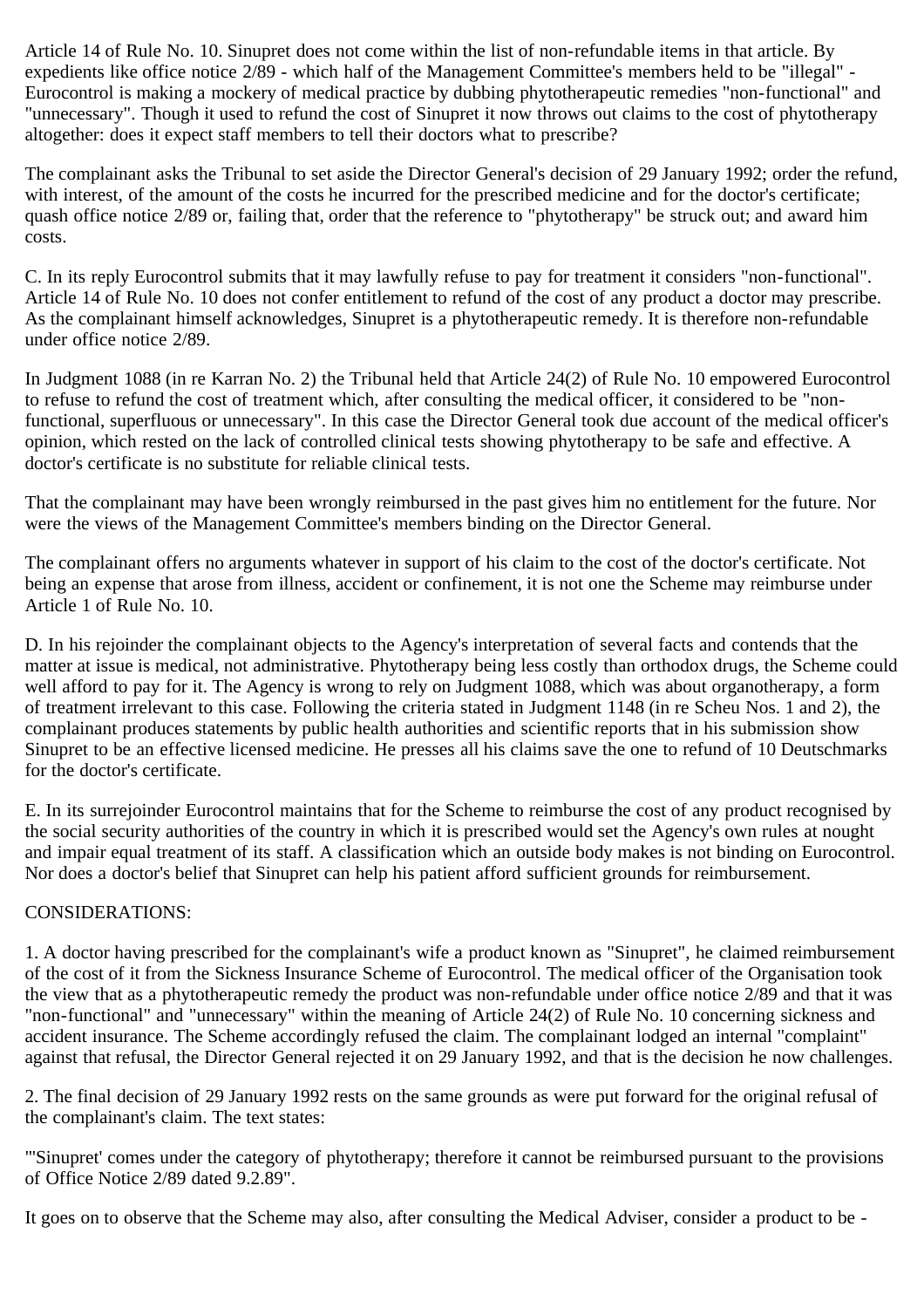"non-functional, superfluous, or unnecessary on the basis of Article 24.2 of Rule of Application No. 10. Such an opinion was delivered by the Medical Adviser in respect of the 'Sinupret'".

3. The impugned decision thus rests on two texts, office notice 2/89 and Article 24(2) of Rule No. 10. If the plea based on either of them is upheld, that suffices to justify the decision. For his part, the complainant must succeed in refuting the pleas under both heads if he is to have the decision set aside.

4. As in the case the Tribunal ruled on in Judgment 1148 (in re Scheu Nos. 1 and 2) of 29 January 1992, Eurocontrol relies on Article 24(2) of Rule 10 to deny reimbursement: in its submission, even supposing that phytotherapeutic remedies may be refundable under Article 14 of the same Rule, Sinupret is non-refundable under Article 24(2) because the medical officer took the view that it is "non-functional" and "unnecessary".

In Judgment 1148 the Tribunal held, in 25, in regard to a similar opinion by the medical officer:

"Since the medical officer in coming to that view is exercising his responsibility under the Rule, the complainant cannot succeed unless she adduces evidence from authorities of equivalent weight in support of her claim to refund. She merely gives the name of the product, which is just the botanical name of a common plant, and offers no evidence to cast any doubt on the soundness of the medical opinion underlying the office notice or of the medical grounds for the individual decision based thereon.".

In this case, too, the complainant cannot succeed unless he adduces "evidence from authorities of equivalent weight in support" of his claim. He has submitted evidence in support of his claim, and the Tribunal will set it against the evidence which the defendant has submitted.

5. The defendant cites the comments of the Scheme, which states that Sinupret is listed in the 1992 edition of the German Pharmacopoeia - the so-called "Red List" - under the category of "phytogenic expectorants" and is not described as being available only on prescription. The Scheme observes that, being an expectorant, it may be regarded as a "comfort medicine, with no therapeutic value" because "its purpose is not to heal an illness in the sense of [a directive of the Council of the European Communities of 26 January 1965]". The Scheme then points out that the concept of therapeutic efficacy was adopted in Judgment 1148 as one of the criteria for refunding the cost of pharmaceutical products under Article 14 of Rule 10 and concludes that "since it is not a medicine, its cost is not eligible for reimbursement".

Eurocontrol further relies on a memorandum by the medical officer to the Scheme, who comments that the signed statement from two doctors who were treating the complainant's wife, "does not provide any medical evidence in support of the product's efficacy as a clinical double-blind trial (which to my knowledge does not exist) might have done".

The Organisation also appends to its reply an excerpt from comments by the Scheme's medical officer on cases the Tribunal ruled on in Judgment 1101 (in re Cassaignau and Karran No. 3). The medical officer there recalled in the following terms the reasons given by the Medical Board of the European Communities for refusal to refund the cost of phytotherapeutic products:

"The Medical Board of the European Communities issued a negative opinion regarding the reimbursement of these products in view of the lack of scientific studies proving their efficacy and safety for use. These substances do not correspond to the criteria established in the 1965 and 1975 Directives of the European Communities, i.e.:

- clearly established composition and dosage
- proven efficacy

- safety under normal conditions of use (in view of the varying composition of the active constituents of the plants used)."

6. To rebut that evidence the complainant submits with his complaint a letter of 7 October 1991 to the complainant's wife, signed by "Mr. and Mrs. Drs. Classen", who state:\*

"Sinupret since long time is a known and approved remedy in throat-nose-ear therapy. During infections of the upper respiratory tracts a secretolytic medication often becomes necessary in order to prevent complications in the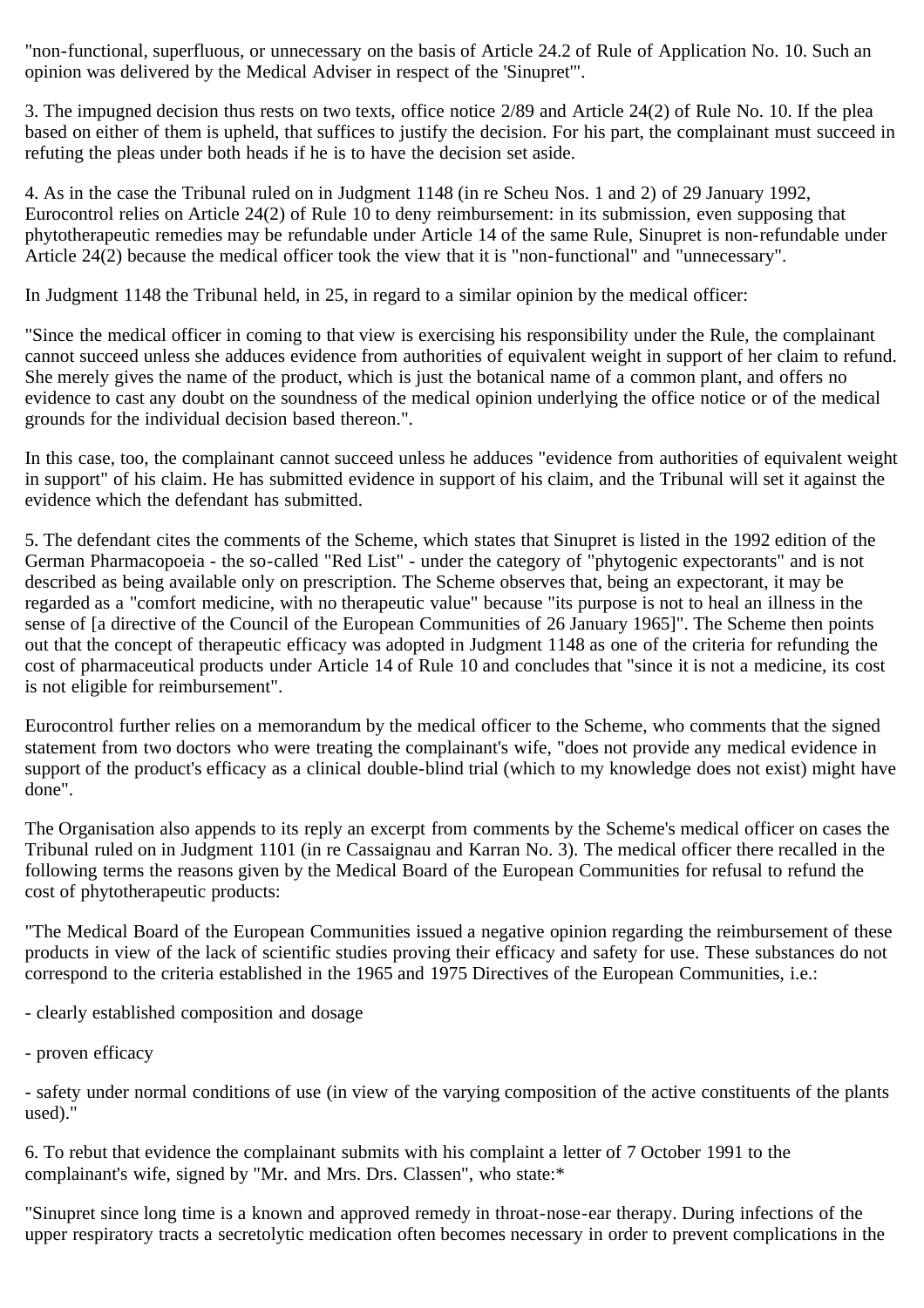course of disease."

They add that Sinupret produces no secondary effects and that they have often prescribed it.

The complainant appends to his rejoinder further items that purport to bear out his position. One is a text headed "Free sale certificate", apparently issued by the Department of Health of the former Federal Republic of Germany in 1968 and authorising the sale of Sinupret by a German manufacturer, Bionorica, in Hong Kong. It states that the product has been authorised for use in Germany.

Then there is a certificate issued in 1984 by the Federal Ministry of Health of Austria and stating that Sinupret has been authorised for use in that country under medical prescription. Appended material includes information intended for the consumer and submitted by the manufacturing laboratory, which says that "after extensive research Sinupret is qualified as long-term medicine to reduce the danger of infection at the latent stadium of the broncholytic syndrome; the secreta become more and more liquid and finally arrive at a stop".\* (\*The complainant's translation into English from German.)

Third is a text, apparently reproduced from the German Pharmazeutische Zeitung, which purports to be an excerpt from an alphabetical list issued by the Federal Minister of Health of so-called "uneconomic medicaments", i.e. drugs that are not refundable by public health insurance schemes. The list does not include Sinupret.

The fourth item is a study by two doctors, identified simply as "Goroll M." and "Stehle W.", headed "Inflammation of the nasal sinuses and its medicational therapy with Sinupret" and published in 1982 in Therapie der Gegenwart 121, at pages 21 to 25. This study purports to report the results of medical experiment in the treatment of sinusitis and other conditions with Sinupret and the authors describe those results as "good" in 71 per cent of the cases treated.

Lastly, the complainant submits a list of other scientific studies apparently about Sinupret. He does not actually supply them but says that he will do so if asked.

7. Of the evidence offered by the complainant not a single item establishes that Sinupret is an efficacious remedy.

Although the study in Therapie der Gegenwart may be favourable as to the therapeutic efficacy of Sinupret, the Tribunal is not given such essential information as who the authors are - apart from their names - or where the tests were carried out. The letter by the two doctors named Classen merely asserts that Sinupret is "a known and approved remedy". The information appended to the certificate of use in Austria comes from the manufacturer and proves nothing whatever. Neither does the "free sale certificate". And the excerpt from the list in Pharmazeutische Zeitung, which does not mention Sinupret, is no proof of its efficacy either.

As for the list of other studies the complainant offers to produce, he himself must submit any evidence he considers to be material to support his case. The Tribunal will not determine on his behalf what evidence he ought to adduce.

8. The conclusion is that the evidence offered by the complainant falls far short of equivalence in weight to that submitted by the defendant.

He applies to the Tribunal for appointment of an expert to inquire into the scientific issues. His application is disallowed because the evidence he submits casts no doubt on the soundness of the medical opinion the Organisation is relying on. For the same reason the Tribunal rejects his application for hearings.

9. Having failed to rebut Eurocontrol's contention that Sinupret, being "non-functional" and "unnecessary", is nonrefundable under Article 24(2) of Rule No. 10, the complainant cannot succeed. Eurocontrol's decision is upheld.

10. The complainant asks the Tribunal to set aside office notice 2/89.

In Judgment 1148, cited above, the Tribunal held, in 21:

"The Organisation ... has wide discretion in the matter and may exercise it as it sees fit for the purpose of ensuring the efficiency and financial soundness of its Fund. There is more than one legal procedure it may resort to. It may adopt general rules under Article 100 of the Staff Regulations, which empowers the Director General to issue such rules by means of 'service rulings' or else it may take individual decisions on particular cases. ..."